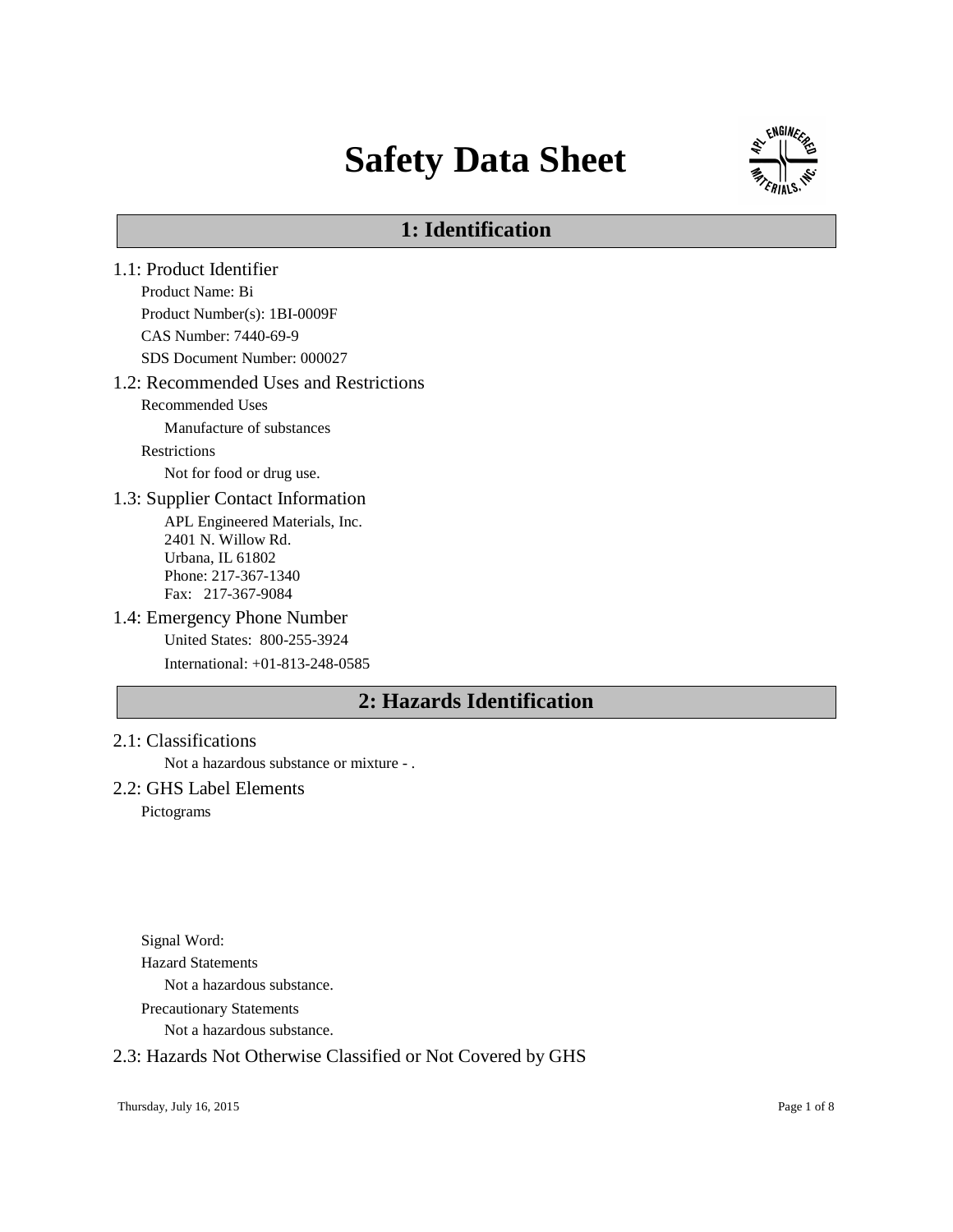None.

2.4: Amount(s) of substances with unknown toxicity

None

| $3.1:$ Ingredient               |     |    | .Weight% .Formula .CAS Number .Mol Wt .EC Number |        |           |
|---------------------------------|-----|----|--------------------------------------------------|--------|-----------|
| Bi                              | 100 | Bi | 7440-69-9                                        | 208.98 | 231-177-4 |
| 3.2: Other Hazardous components |     |    |                                                  |        |           |
| none                            |     |    |                                                  |        |           |

3.3: Trade Secret Disclaimer

none

3.4: Synonyms

Bismuth

# **4: First Aid Measures**

### 4.1: First Aid

General

Consult with physician and provide this Safety Data Sheet

Remove person from area of exposure and remove any contaminated clothing

In contact with eyes

Flush eyes with plenty of water for at least 15 minutes, occasionally lifting the upper and lower eyelids. Seek medical attention if irritation develops or persists

In contact with skin

Wash thoroughly with soap and plenty of water. Remove all contaminated clothing for proper laundering. Seek medical attention if irritation develops or persists.

If swallowed

If conscious and alert, rinse mouth and drink 2-4 cupfuls of water. Never give anything by mouth to an unconscious person. Do NOT induce vomiting. Get medical aid.

If inhaled

Remove from exposure to fresh air immediately. If breathing is difficult, give oxygen. Get medical aid. If breathing has ceased apply artificial respiration using oxygen and a suitable mechanical device such as a bag and a mask.

4.2: Most important symptoms and effects; acute and delayed

No data available.

4.3: Indication of any immediate medical attention and special treatment needed no data available

# **5: Fire Fighting Measures**

5.1: Fire extinguishing media

dry chemical

Do not use water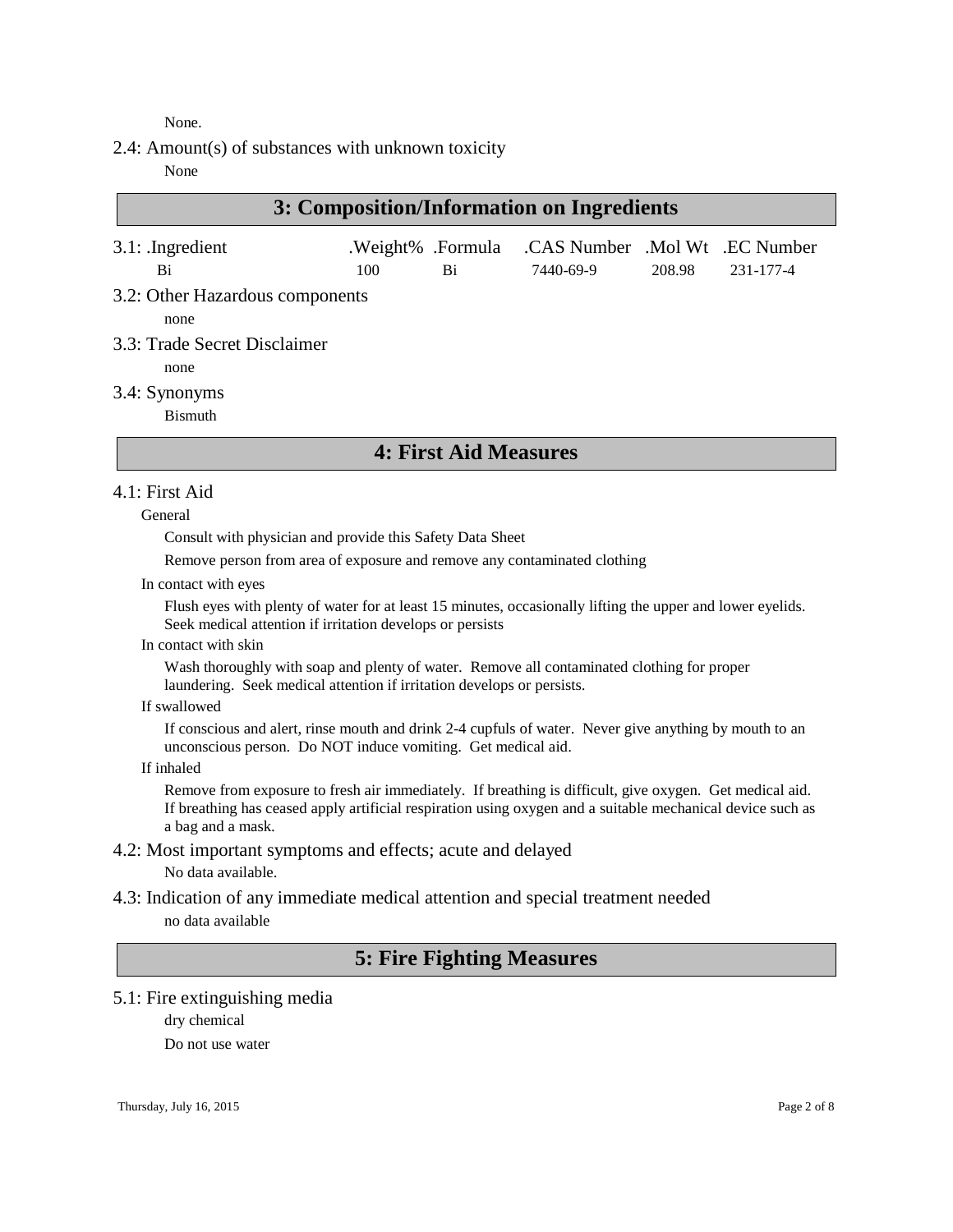class D metal fire agent

- 5.2: Specific hazards arising from the substance or mixture bismuth oxide
- 5.3: Special protective equipment and precautions for firefighters. Wear self contained breathing apparatus for fire fighting if necessary

# **6: Accidental Release Measures**

6.1: Personal precautions, protective equipment, and emergency procedures.

For personal protection see section 8.

Avoid dust formation.

Evacuate personnel to safe areas.

Use personal protective equipment.

Ensure adequate ventilation.

Do not allow to penetrate ground soil

### 6.2: Methods and materials for containment and cleaning up.

Keep in suitable, closed containers for disposal.

Sweep up and shovel.

#### 6.3: Environmental precautions

Do not let product enter drains.

#### 6.4: Disposal

Dispose of in accordance with local regulations. See section 13.

# **7: Handling and Storage**

### 7.1: Precautions for safe handling

See precautionary statements in section 2.2.

Avoid contact with skin and eyes.

Avoid formation of dust and aerosols.

Provide appropriate exhaust ventilation at places where dust is formed.

### 7.2: Conditions for safe storage

Keep container tightly closed.

Store under inert gas.

Store away from moisture.

Store in a dry and well-ventilated place.

### 7.3: Incompatibilities

acids

halogens

strong oxidizing agents

# **8: Exposure Controls/Personal Protection**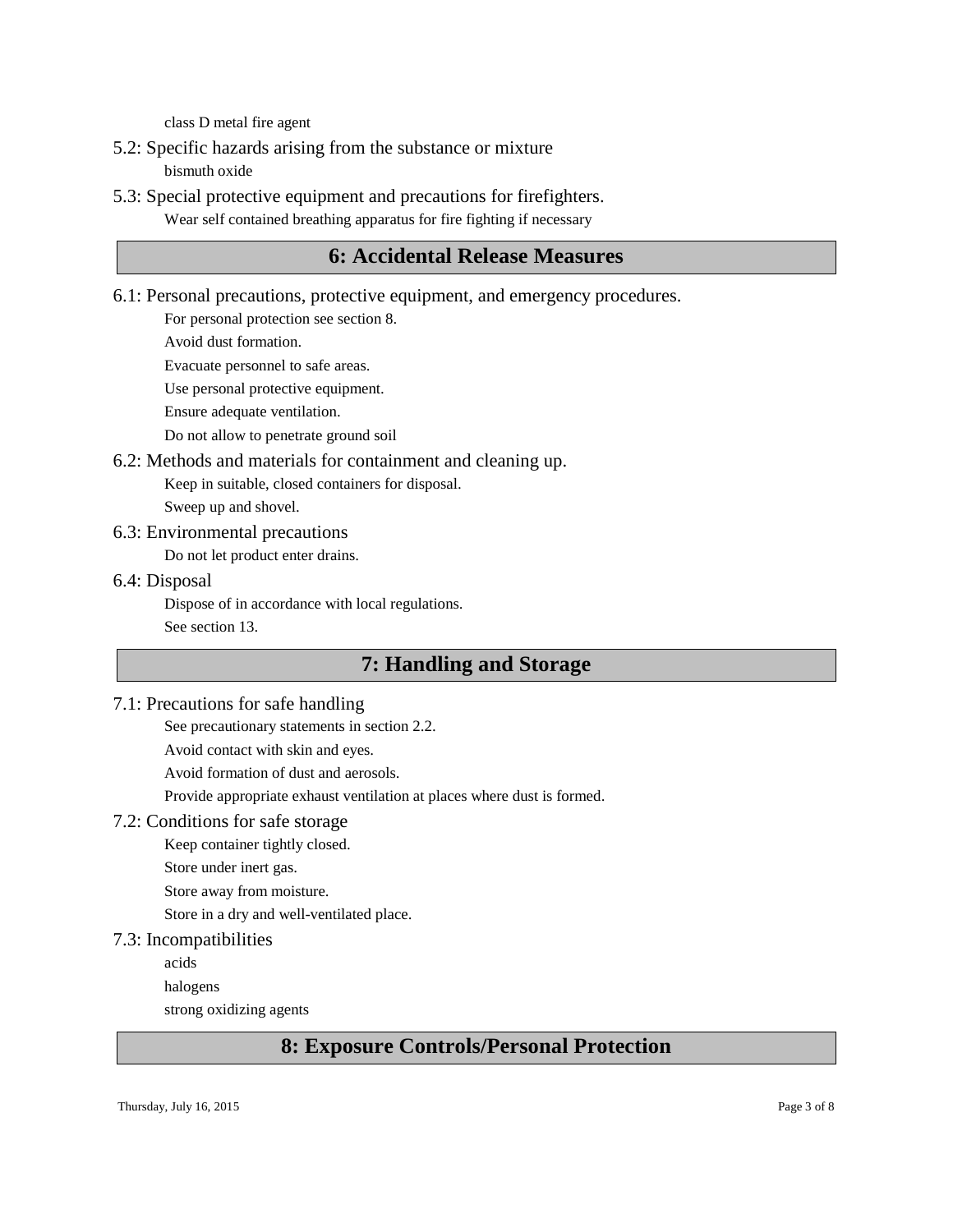### 8.1: Control parameters

```
OSHA permissible exposure limit (PEL)
```
not listed

```
ACGIH threshold limit value (TLV)
```
not listed

NIOSH recommended exposure limit (REL)

not listed

# 8.2: Engineering controls

Facilities storing or utilizing this material should be equipped with an eyewash facility and a safety shower Use adequate ventilation to keep airborne concentrations low

# 8.3: Personal protective equipment

Eyes

Wear appropriate protective eyeglasses or chemical safety goggles as described by OSHA's eye and face protection regulations in 29 CFR 1910.133 or European Standard EN166

Skin

Wear appropriate, chemical-resistant protective gloves to prevent skin exposure.

Clothing

Wear appropriate protective clothing to prevent skin exposure

### Respirator

Follow the OSHA respirator regulations found in 29CFR 1910.134 or European Standard EN 149. Always use a NIOSH or European Standard EN 149 approved respirator when necessary

# **9: Physical and Chemical Properties**

9.a: Appearance

State: Solid Form: Chunks

Color: Grey

9.b: Odor: odorless

9.c: Odor threshold: no data available

9.d: pH: not applicable

9.e: Melting point / freezing point: 271.4 C (521 F)

- 9.f: Initial boiling point and range: 1562 c (2847 F)
- 9.g: Flashpoint: no data available

9.h: Evaporation rate: no data available

9.i: Flammability (solid, gas): no data available

9.j: Upper/lower flammability or explosive limits: no data available

9.k: Vapor pressure: 1hPa (1mm hg) @ 840 C / 1544 F

9.l: Vapor density: 9.79g./cm3 @20 C / 68 F

9.m: Relative density: 6000 kg./m3

9.n: Water Solubility: insoluble

9.o: Partition coefficient: n-octanol/water: no data available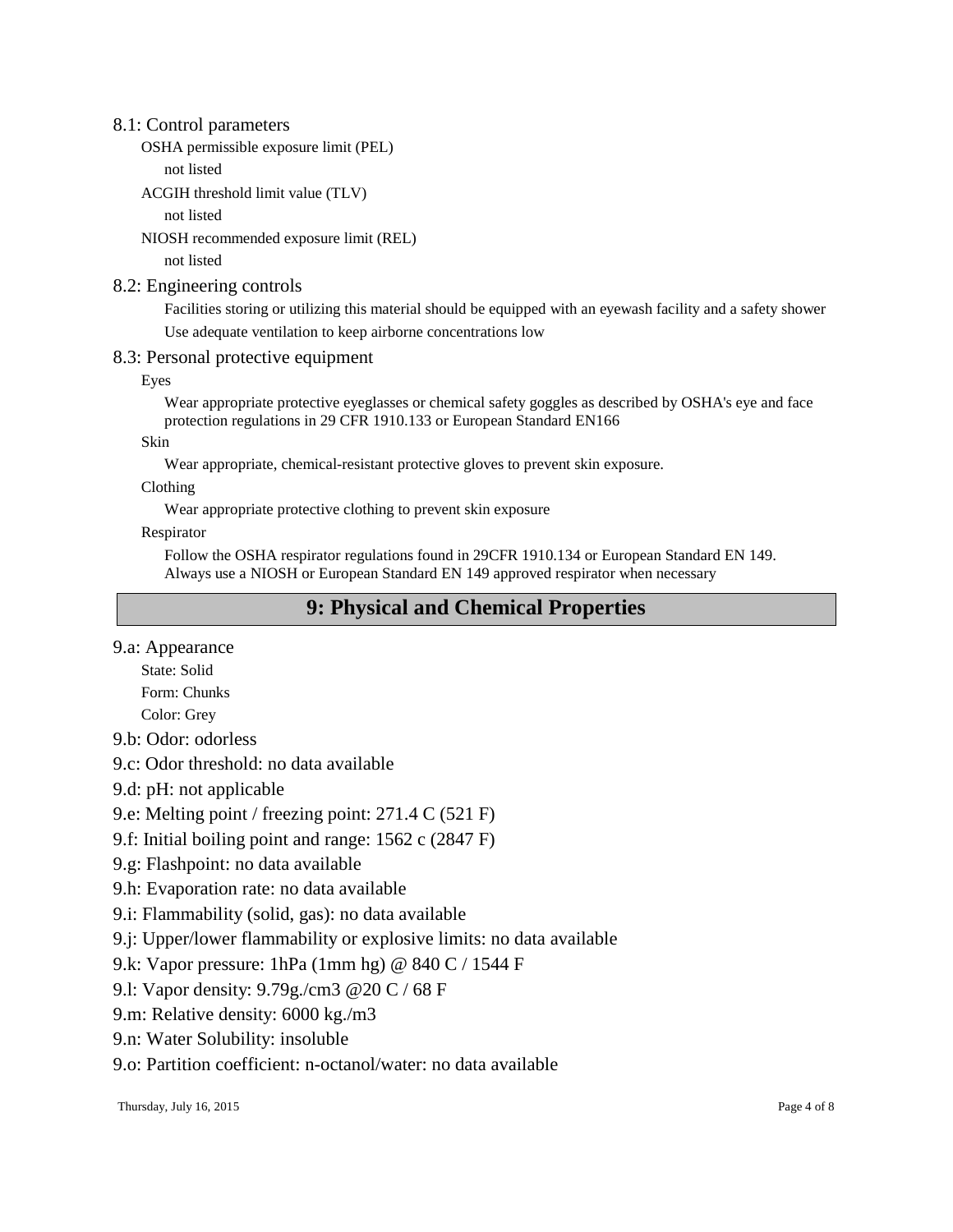- 9.p: Auto-ignition temperature: no data available
- 9.q: Decomposition temperature: no data available
- 9.r: Viscosity: no data available

# **10: Stability and Reactivity**

- 10.1: Reactivity no data available
- 10.2: Chemical stability Stable under recommended storage conditions.
- 10.3: Possibility of hazardous reactions no data available
- 10.4: Conditions to avoid no data available
- 10.5: Incompatible materials See section 7.3.
- 10.6: Hazardous decomposition products In the event of fire: see section 5.2 Other decomposition products - no data available

# **11: Toxicological Information**

#### 11.1: Toxicity data

Acute toxicity - Oral LD50 Oral - rat - female  $-$  > 2,000 mg/kg. Acute toxicity - Dermal no data available Acute toxicity - Inhalation No data available. Skin corrosion/irritation no data available Eye damage/irritation No data available. Respiratory irritation No data available. Germ cell mutagenicity no data available Reproductive toxicity No evidence of reproductive toxicity. Specific organ toxicity - single exposure No data available. Specific organ toxicity - repeated exposure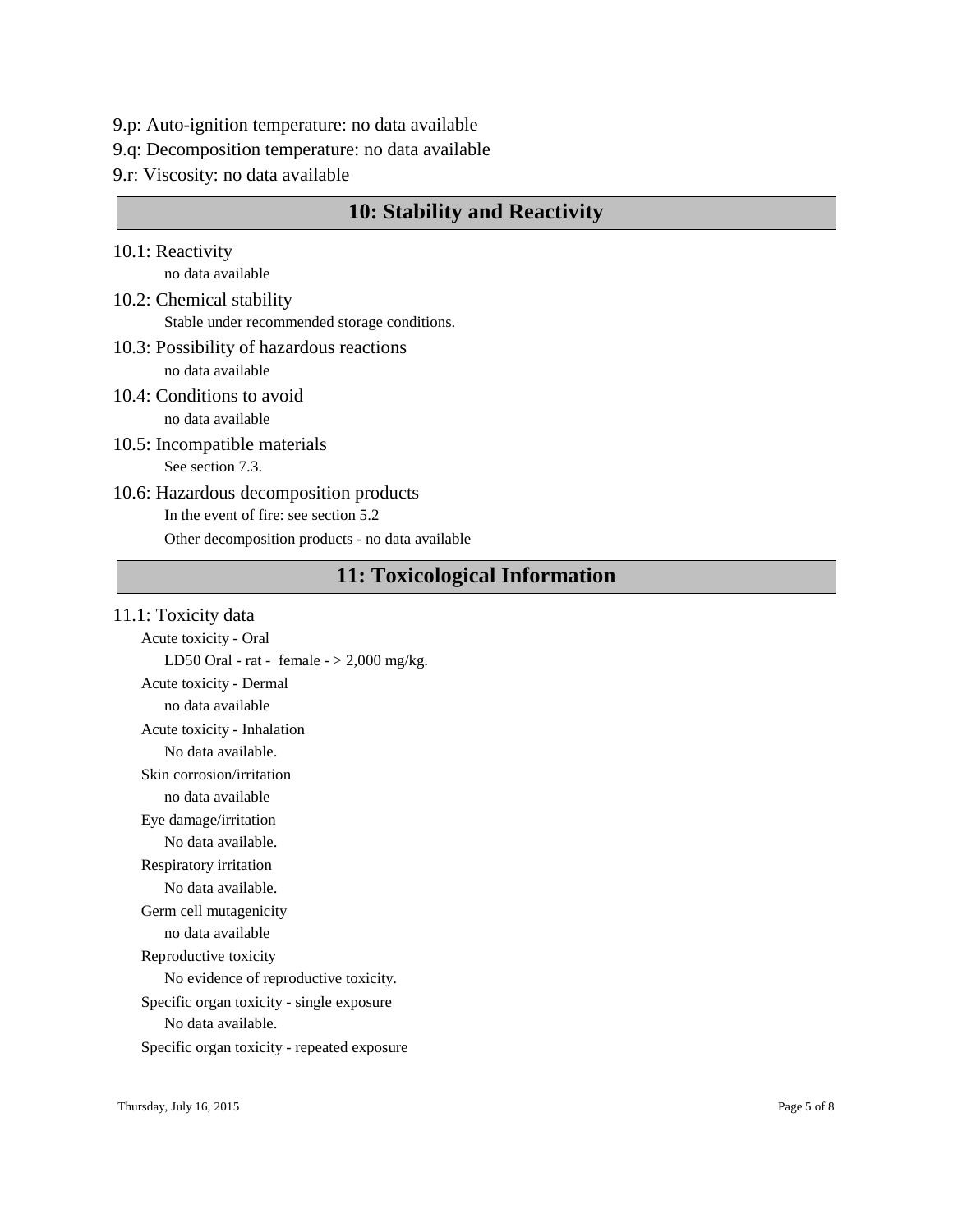No data available.

Aspiration hazard

No data available.

Additional information

RTECS: EB2600000

#### ACGIH carcinogenicity

The ACGIH has not identified any component of this product present at levels greater than or equal to 0.1% as a probable, possible or confirmed human carcinogen.

#### IARC carcinogenicity

The IARC has not identified any component of this product present at levels greater than or equal to 0.1% as a probable, possible or confirmed human carcinogen.

#### NTP carcinogenicity

The NTP has not identified any component of this product present at levels greater than or equal to 0.1% as a probable, possible or confirmed human carcinogen.

### OSHA carcinogenicity

OSHA has not identified any component of this product present at levels greater than or equal to 0.1% as a probable, possible or confirmed human carcinogen.

#### 11.2: Routes of exposure

skin

#### 11.3: Symptoms of exposure

See section 4.2

#### 11.4: Delayed and immediate effects of esposure

To the best of our knowledge the toxicological properties have not been thoroughly investigated.

# **12: Ecological Information**

#### 12.1: Ecotoxicity

Toxicity to fish

No data available

Toxicity to daphnia and other aquatic invertebrates

static test ec50 - Dapnia magna (water flea) ->100mg/l 48 hr (oecd - test guideline 202)

Toxicity to algae/bacteria

No data available

# 12.2: Persistence and degradability

no data available

- 12.3: Bioaccumulative potential no data available
- 12.4: Mobility in soil no data available
- 12.5: Other effects

no data available

# **13: Disposal Considerations**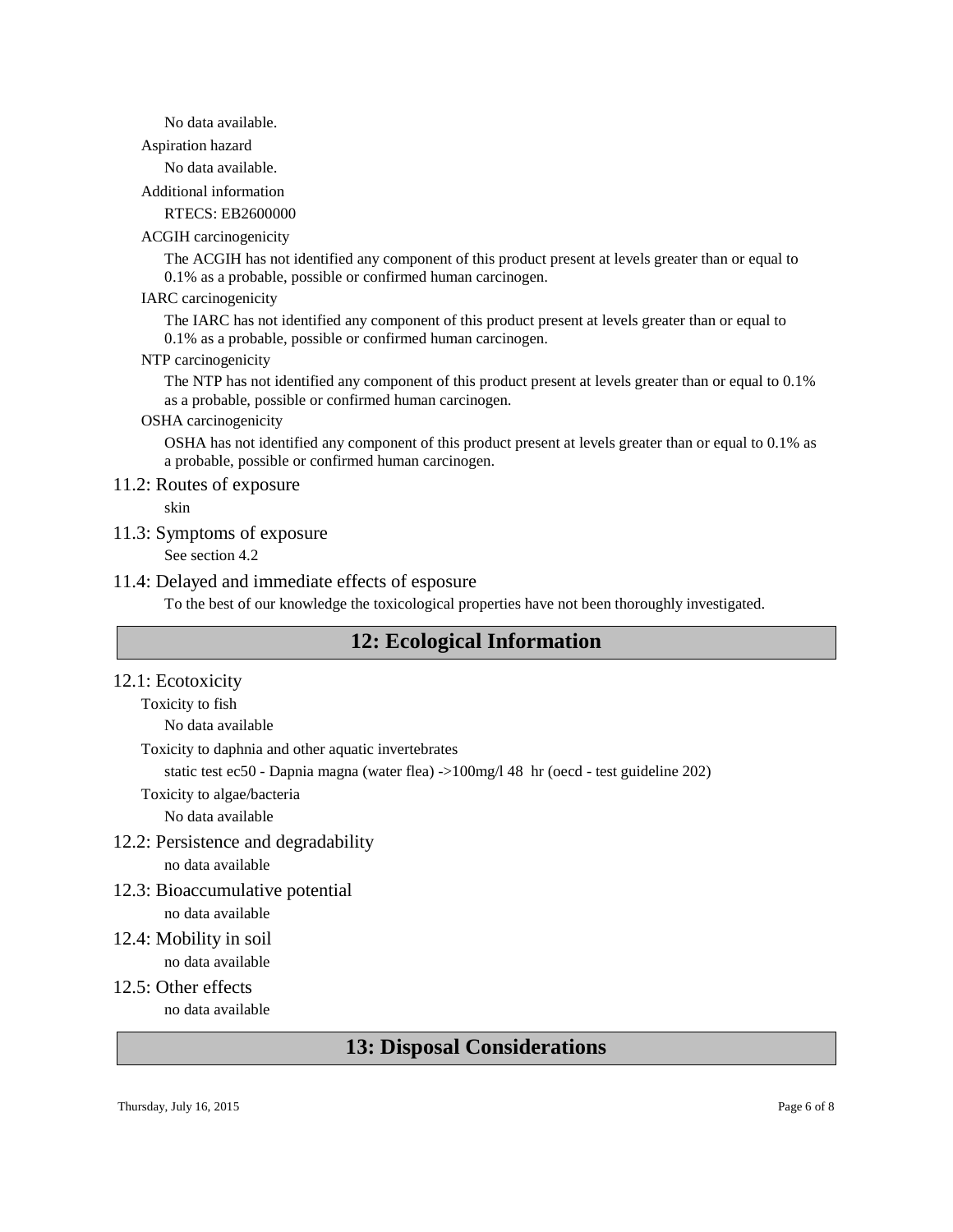### 13.1: Waste treatment methods

No data available

13.2: Safe handling

See section 7.1 .

13.3: Product disposal

Contact a licensed professional waste disposal service to dispose of this material.

# 13.4: Packaging disposal

Dispose of as unused product.

# **14: Transport Information**

### 14.1: DOT(US)

UN Number: Not a dangerous good

Proper Shipping Name: Packing Group: Shipping Class(es): 0 Marine Pollutant: No

# 14.2: IMDG

UN Number: Not a dangerous good Proper Shipping Name: Packing Group: Shipping Class(es): 0 Marine Pollutant: No

### 14.3: IATA

UN Number: Not a dangerous good Proper Shipping Name: Packing Group: Shipping Class(es): 0

# 14.4: Special Shipping Precautions

None

# **15: Regulatory Information**

### 15.1: TSCA inventory

This material is listed on the TSCA inventory.

### 15.2: SARA 302 components

This material is not subject to the reporting requirements of SARA Title III, Section 302.

### 15.3: SARA 313 components

This material is not subject to the reporting requirements of SARA Title III, Section 313.

# 15.4: SARA 313/312 hazards

No SARA hazards.

### 15.5: Other information